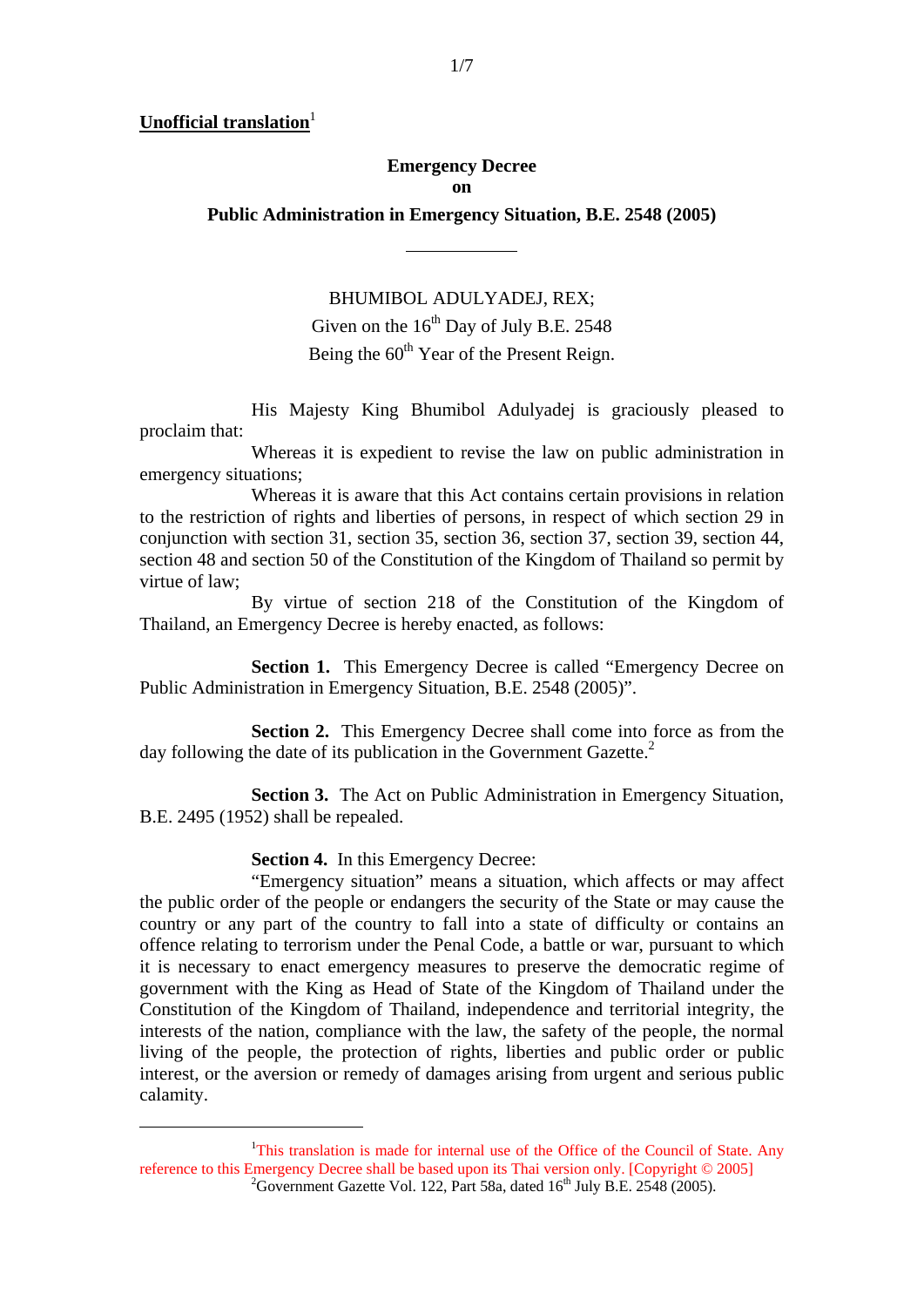"Competent official" means a person appointed by the Prime Minister to perform an act under this Emergency Decree.

**Section 5.** In the event of the occurrence of an emergency situation and the Prime Minister considers that it is appropriate to use the force of administrative officials or police officers, civil officials or military officers to jointly provide assistance, prevent, remedy, suppress, withhold the emergency situation, rehabilitation or provide assistance to the people, the Prime Minister upon the approval of the Council of Ministers is empowered to declare an emergency situation applicable to the whole Kingdom or in some area or locality as necessary for the situation. In the case where the approval of the Council of Ministers cannot be obtained in a timely manner, the Prime Minister may declare the emergency situation immediately and shall subsequently seek the approval of the Council of Ministers within three days. If approval of the Council of Ministers is not obtained within the time prescribed, or the Council of Minister refuses approval, such declaration of emergency situation shall cease to be in force.

 The declaration of emergency situation under paragraph one shall be in force for the duration prescribed by the Prime Minister, but shall not exceed three months from the date of declaration. In the case where it is necessary to extend such period, the Prime Minister upon the approval of the Council of Ministers shall have the power to declare the extension of duration of enforcement provided that each extension shall not exceed three months.

At the end of the emergency situation or upon the disapproval of the Council of Ministers or upon the lapse of the period under paragraph two, the Prime Minister shall declare the annulment of such emergency situation.

**Section 6.** There shall be a Public Administration in Emergency Situation Committee consisting of a Deputy Prime Minister assigned by the Prime Minister as Chairperson, Minister of Defense, Minister of Interior and Minister of Justice as Vice Chairpersons, Permanent Secretary for Defense, Permanent Secretary for Interior, Permanent Secretary for Social Development and Human Security, Permanent Secretary for Justice, Director-General of the National Security Council, Attorney-General, Supreme Commander, Commander in Chief of the Royal Thai Army, Commander in Chief of the Royal Thai Navy, Commander in Chief of the Royal Thai Air Force, Commissioner-General of the Royal Thai Police, Director-General of the Department of Provincial Administration and Director-General of the Department Disaster Prevention and Mitigation as members, and National Security Council as member and secretary, having the powers and duties to monitor and inspect domestic and international situations which may arise from the emergency situation in order to advise the Prime Minister in the case where it is necessary to declare an emergency situation under section 5 or in the case of a serious situation under section 11 and for the implementation of appropriate measures under this Emergency Decree in order to prevent , remedy and withhold such emergency situation.

 The provisions of this section shall not prejudice the exercise powers of the Prime Minister under Section 5 in the declaration of emergency situation when there is a necessary and urgent situation which may endanger the country or the people.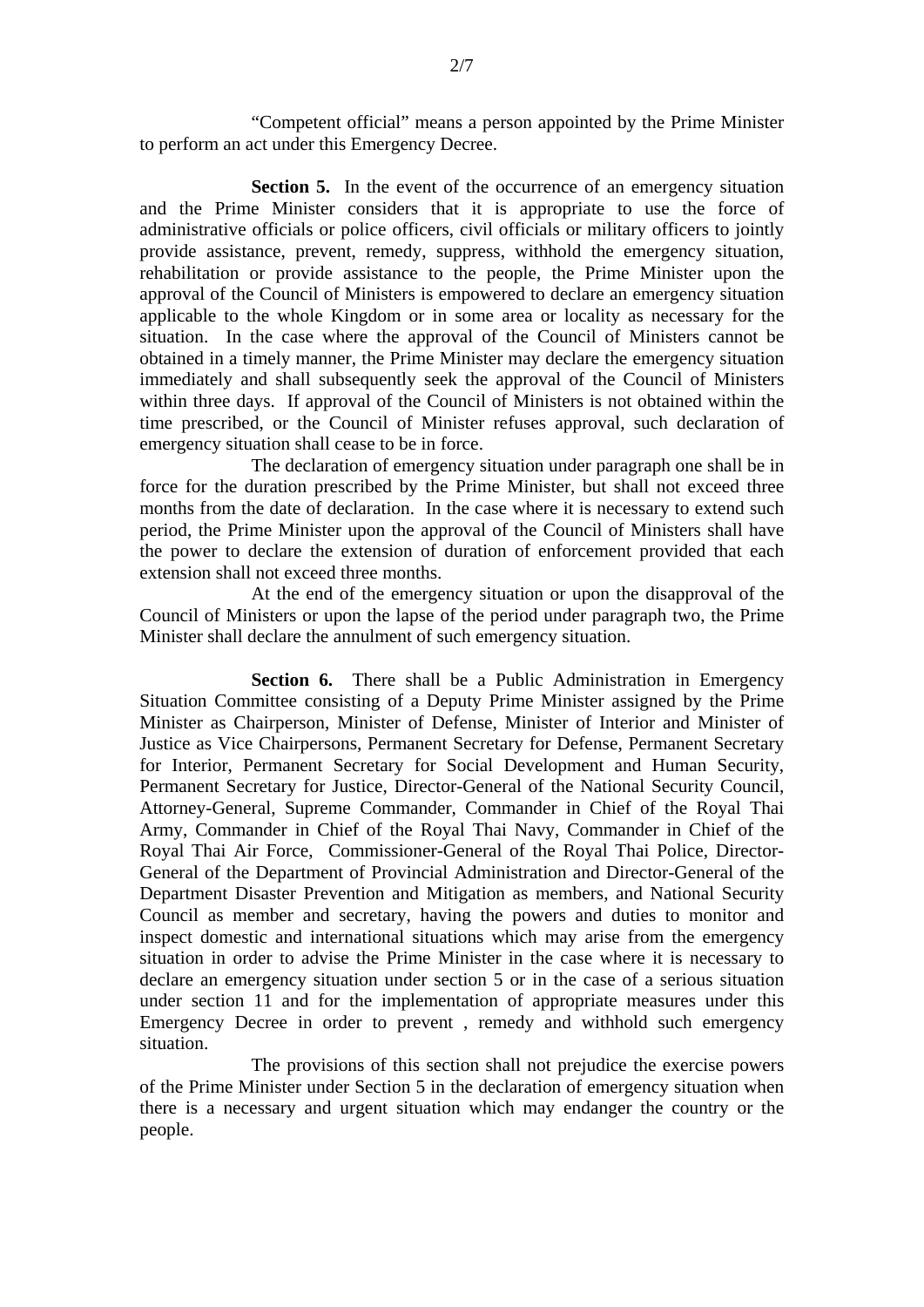**Section 7.** In an area or locality prescribed in a Declaration of Emergency Situation under section 5, powers and duties of a Minister, Ministry or several Ministries or having charge and control of the execution of any law or is empowered under any law, only in relation to the provisions on the issue of a permission, approval, order, command or aid in the prevention, remedy, suppression or withholding in an emergency situation or rehabilitation or provision of assistance to the people, shall be temporarily transferred as powers and duties of the Prime Minister in order that instructions and remedies during the situation can achieve in an integral, expedient and efficient manner.

 The prescription of all or part of powers and duties of Ministers under paragraph one as powers and duties of the Prime Minister shall be in accordance with a Notification issued by the Council of Ministers.

 The Prime Minister shall have the power to appoint competent officials to perform duties under this Emergency Decree and to carry out functions under laws which have been transferred to the powers and duties of the Prime Minister under paragraph one. A person appointed as a competent official shall be deemed to have the powers under such law. In this regard, the Prime Minister may authorize any governmental agency or competent official under such law to continue to exercise existing functions, provided that the exercise of functions shall be in accordance with the rules laid down by the Prime Minister.

 In a case where the Prime Minister appoints a civil servant, a police officer or a military officer holding a position not lower than Director-General, Police Commander in Chief, Commander General or the equivalent thereof as a competent official and prescribed as a Chief Official responsible for remedying the emergency situation in an area and to have charge and control over other officials and competent officials inn this regard, the exercise of functions by relevant governmental agencies and officials, including competent official, shall comply with instructions of the Chief Official, except for the exercise of military functions, which must be in accordance with by-laws, rules and Regulations concerning the use of military force, provided that this must be consistent with guidelines stipulated by the Chief Official.

 In the case of necessity, the Council of Ministers may set up an ad-hoc Special Task Force to provisionally exercise functions under this Emergency Decree until the Declaration of Emergency Situation has been annulled.

 The Prime Minister may authorize a Deputy Prime Minister or one or more Ministers to exercise powers under paragraph one, paragraph three or paragraph four on his/her behalf or may entrust such persons as supervisors for the exercise of functions by the relevant governmental agencies, competent official under paragraph three, Chief Official under paragraph four and the agency under paragraph five and shall be deemed to be the superior official of the Chief Official, government officials and relevant competent officials.

**Section 8.** For the benefit of coordinating the exercise of functions in an appropriate manner and consistent with the circumstances of the situation and wellbeing of the people in the area which an Emergency Situation has been declared, the Prime Minister or the designated Minister may issue an order appointing a group of persons or a person as an advisor for the exercise of functions of the competent official or as an assistant to the competent official in the exercise of functions under this Emergency Decree.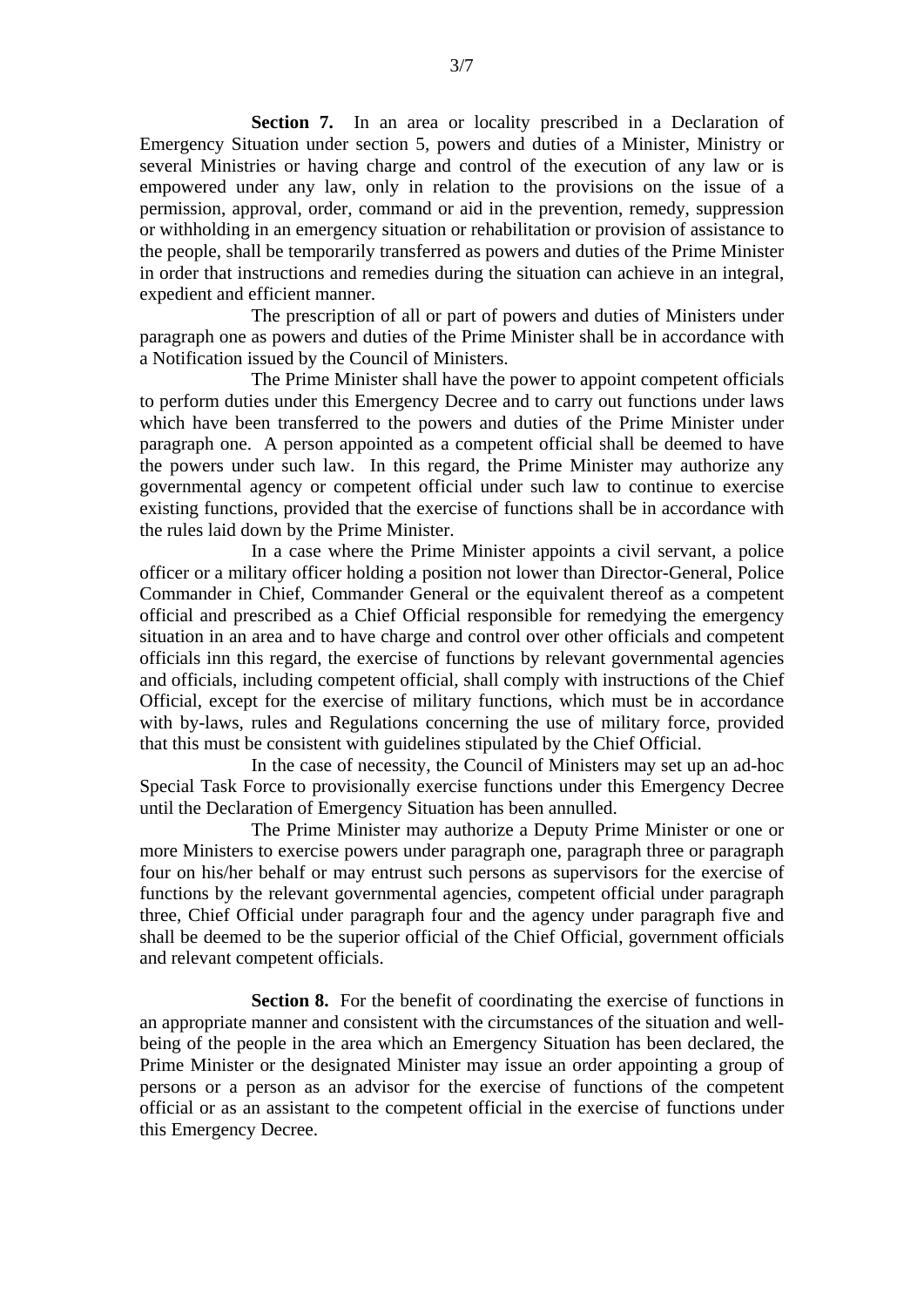A person appointed under paragraph one shall acquire protection to the same extent as in the exercise of functions by a competent official within the scope of the appointed functions.

**Section 9.** In the case of necessity in order to remedy and promptly resolve an emergency situation or to prevent the worsening of such situation, the Prime Minister shall have the power to issue the following Regulations:

(1) to prohibit any person from departing from a dwelling place during the prescribed period, except with the permission of a competent official or being an exempted person;

(2) to prohibit the assembly or gathering of persons at any place or the commission of any act which may cause unrest;

(3) to prohibit the press release, distribution or dissemination of letters, publications or any means of communication containing texts which may instigate fear amongst the people or is intended to distort information which misleads understanding of the emergency situation to the extent of affecting the security of state or public order or good moral of the people both in the area or locality where an emergency situation has been declared or the entire Kingdom;

(4) to prohibit the use of routes or vehicles or prescribe conditions on the use of routes or vehicle;

(5) to prohibit the use of buildings or enter into or stay in any place;

(6) to evacuate people out of a designated area for the safety of such people or to prohibit any person from entering a designated area.

 Regulations under paragraph one may prescribe a time condition for the compliance of Regulations or conditions for the exercise of functions by the competent official, or authorize a competent official to designate an area and additional details, so as not to perform any act which causes unreasonable hardship to the people.

**Section 10.** For the benefit of promptly resolving the problems in the emergency situation area, the Prime Minister may authorize a competent official appointed as a Chief Official under section 7 paragraph four to exercise the powers to issue the Regulations under section 9 on his/her behalf. However, upon the exercise of such powers, a report shall forthwith be submitted to the Prime Minister and if the Prime Minister does not issue Regulations on the same subject matter within fortyeight hours as from the issue of such Regulations by the competent official, such Regulations shall be cease to be in force.

**Section 11.** In the case where an emergency situation involves terrorism, use of force, harm to life, body or property, or there are reasonable grounds to believe that there exists a severe act which affects the security of state, the safety of life or property of the state or person, and there is a necessity to resolve the problem in an efficient and timely manner, the Prime Minister, upon the approval of the Council of Ministers, shall have the power to declare that such emergency situation is a serious situation, and the provisions of section 5 and section 6 paragraph two shall apply *mutatis mutandis*.

Upon a declaration under paragraph one, in addition to powers section 9 and section 10, the Prime Minister shall also have the following powers:

(1) to issue a Notification that a competent official shall have the power of arrest and detention over persons suspected of having a role in causing the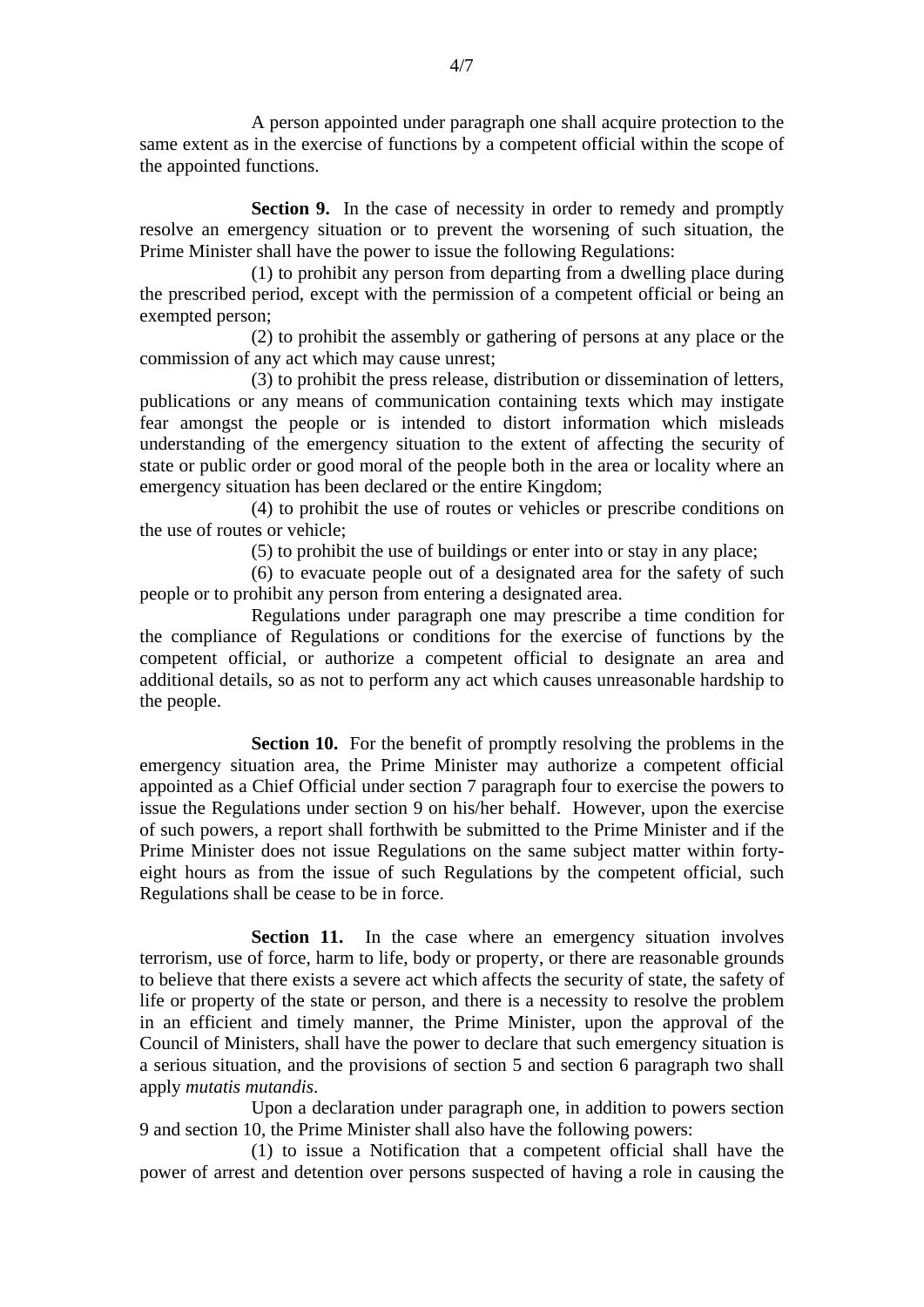emergency situation, or being an instigator, a propagator, a supporter of such act or concealing relevant information relating to the act which caused the emergency situation, provided that this should be done to the extent that is necessary to prevent such person from committing an act or participating in the commission of any act which may cause a serious situation or to foster cooperation in the termination of the serious situation;

(2) to issue a Notification that a competent official shall have the power to summon any person to report to the competent official or to give an oral statement or submit any documents or evidence relating to the emergency situation;

(3) to issue a Notification that a competent official shall have the power to seize or attach arms, goods, consumer products, chemical products or any other materials in the case where there are reasonable grounds to suspect that such objects have been used or will be used to commit or support an act which causes an emergency situation;

(4) to issue a Notification that a competent officials shall have the power to issue a warrant for the search, removal, withdrawal or demolition of buildings, structures or obstructions as necessary for the exercise of functions in order to promptly terminate a serious situation where a delay might render the situation beyond control;

(5) to issue a Notification that a competent official shall have the power to issue an order to inspect letters, books, printed matters, telegraphic transmissions, telephone communications or any other means of communication as well as to cancel or suspend any contact or communication in order to prevent or terminate the serious incident provided that the rules prescribed in the law on special investigation are complied with *mutatis mutandis*;

(6) to issue a Notification the prohibition of any act or any instruction to perform an act to the extent that is necessary for maintaining the security of the state, the safety of the country or the safety of the people;

(7) to issue a Notification that a competent official shall have the power to issue an order to prohibit any person from leaving the Kingdom where there are reasonable grounds to believe that the departure from the Kingdom will affect the security of the state or the safety of the country;

(8) to issue a Notification that a competent official shall have the power to instruct an alien to leave the Kingdom in the case where there are reasonable grounds to believe that such person is a supporter in causing the emergency situation, provided that the law on immigration shall apply *mutatis mutandis*;

(9) to issue a Notification that the purchase, sale, use or possession of any arms, goods, medical products, consumer products, chemical products or any equipment which may be used for causing unrest or terrorism shall be reported to or permitted by the competent official or comply with any conditions set by the Prime Minister;

(10) to order the use of military force in order to assist administrative officials or police officers in terminating the serious situation or controlling the situation so as to promptly secure order, provided that the performance of functions by military officers shall be made pursuant to identical powers and duties of a competent official under this Emergency Decree, whereas the scope of the use of such powers and duties of the military shall be in accordance with the conditions and time condition prescribed by the Prime Minister but shall not exceed the powers under martial laws in the case where martial laws apply.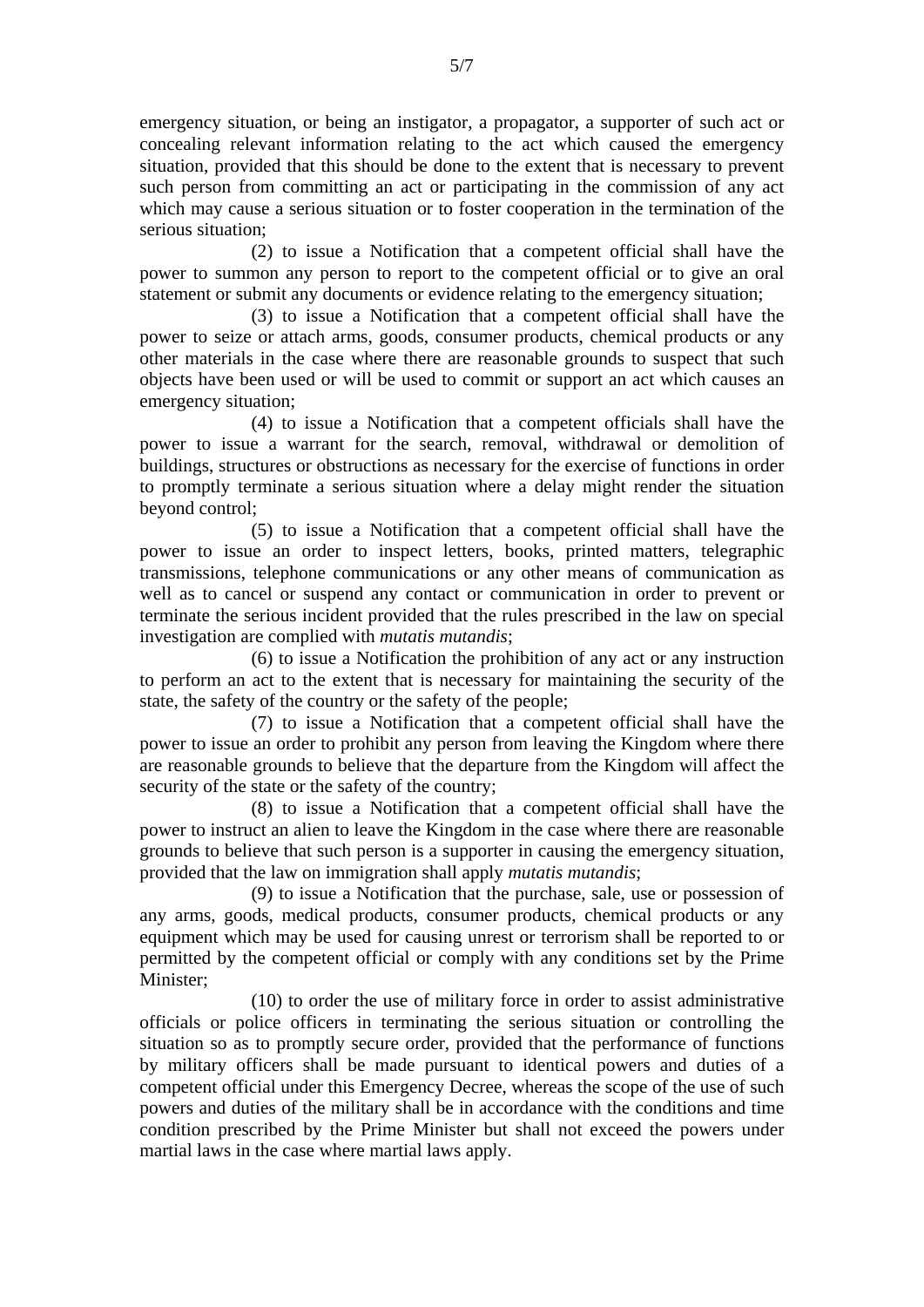Upon the termination of the serious situation under paragraph one, the Prime Minister shall issue a Notification to annul the Notification under this section forthwith.

**Section 12.** In arresting and taking suspected persons into custody under section 11(1), the competent official shall apply for leave of a court of competent jurisdiction or the Criminal Court. Upon obtaining leave of the court, the competent official shall be empowered to arrest and take the suspected persons into custody for a period not exceeding seven days. The suspected persons shall be taken into custody at a designated place which is not a police station, detention centre, penal institution or prisons and shall not be treated as a convict. In case where it is necessary to continue the detention in order to remedy the emergency situation, the competent official shall apply for the leave of the court to extend such detention period by seven days at a time, provided that the total period shall not exceed thirty days. Upon the expiration of such period, if the detention is still required, the competent official shall proceed under the Criminal Procedure Code.

In proceeding under paragraph one, the competent officials shall file a report on the arrest and detention of such suspected persons for submission to the court issuing the order under paragraph one. A copy of such report shall be deposited at the office of the competent official so that relatives of the suspected persons may access such reports for the entire duration of such detention.

The provisions on the procedures governing the issue of a warrant under the Criminal Procedure Code shall apply *mutatis mutandis* to the application for leave of the Court under paragraph one.

**Section 13.** If an object or equipment stipulated in a Notification under section 11(9) is a communication device or a part thereof, the Prime Minister may issue a Notification to implement such measure throughout the Kingdom or in any other areas not prescribed in a Declaration of Emergency Situation.

**Section 14.** A Regulation, Notification and order issued under section 5, section 7, section 8, section 9, section 11 and section 15 shall also be published in the Government Gazette upon coming into force.

**Section 15.** A competent official or a person having identical powers and duties to a competent official under this Emergency Decree shall be a competent official under the Penal Code and shall have the powers and duties of an administrative official or police officer under the Criminal Procedure Code as prescribed by the Prime Minister.

**Section 16.** A Regulation, Notification, order or an act under this Emergency Decree shall not be subject to the law on administrative procedures and the law on the establishment of Administrative Court and Administrative Court Procedure.

**Section 17.** A competent official and a person having identical powers and duties as a competent official under this Emergency Decree shall not be subject to civil, criminal or disciplinary liabilities arising from the performance of functions for the termination or prevention of an illegal act if such act was performed in good faith, non-discriminatory, and was not unreasonable in the circumstances or exceed the